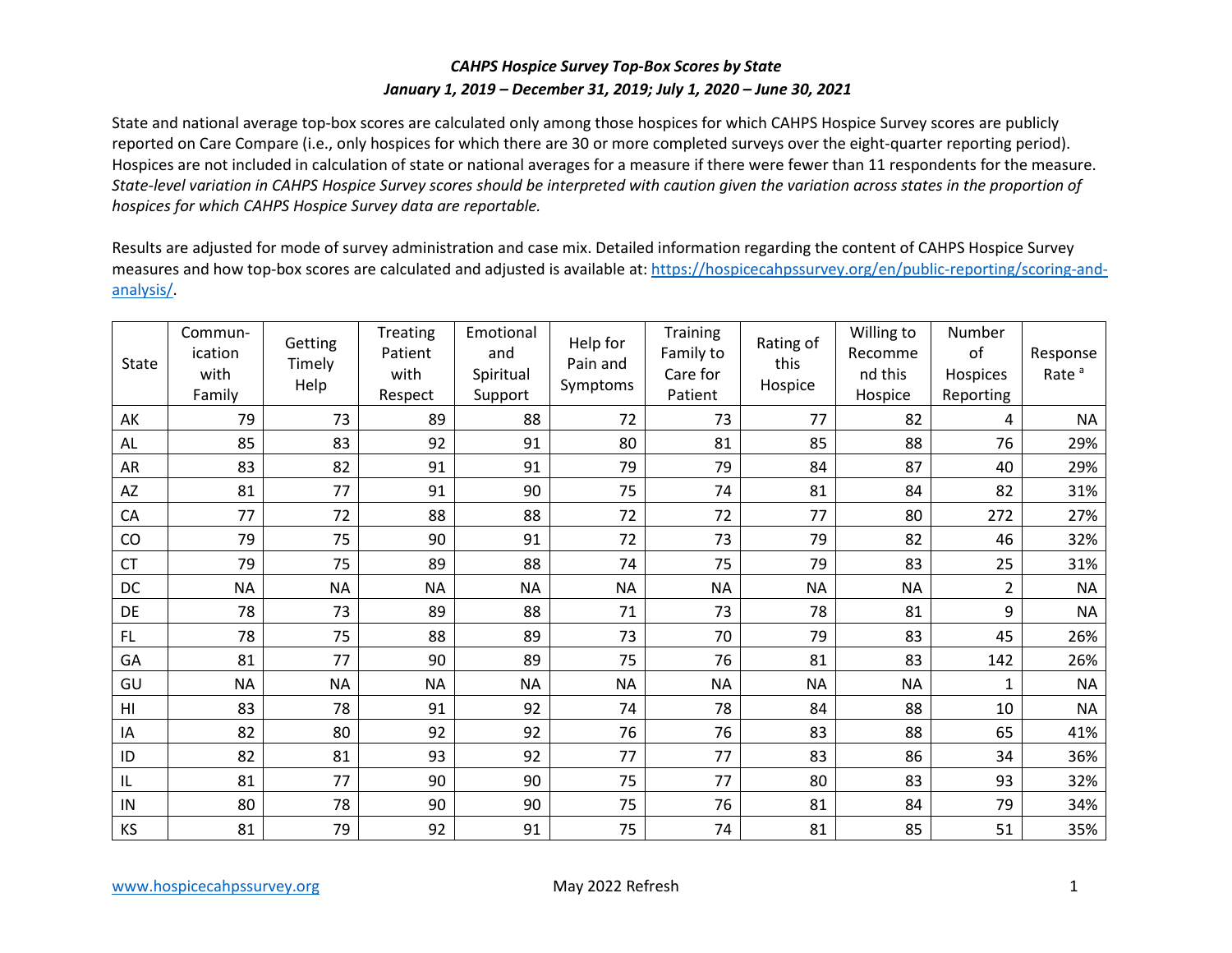*January 1, 2019 – December 31, 2019; July 1, 2020 – June 30, 2021 CAHPS Hospice Survey Top-Box Scores by State* 

| <b>State</b>   | Commun-<br>ication<br>with<br>Family | Getting<br>Timely<br>Help | Treating<br>Patient<br>with<br>Respect | Emotional<br>and<br>Spiritual<br>Support | Help for<br>Pain and<br>Symptoms | Training<br>Family to<br>Care for<br>Patient | Rating of<br>this<br>Hospice | Willing to<br>Recomme<br>nd this<br>Hospice | Number<br>of<br>Hospices<br>Reporting | Response<br>Rate <sup>a</sup> |
|----------------|--------------------------------------|---------------------------|----------------------------------------|------------------------------------------|----------------------------------|----------------------------------------------|------------------------------|---------------------------------------------|---------------------------------------|-------------------------------|
| KY             | 85                                   | 85                        | 93                                     | 92                                       | 80                               | 80                                           | 86                           | 90                                          | 23                                    | 32%                           |
| LA             | 84                                   | 82                        | 92                                     | 91                                       | 80                               | 82                                           | 84                           | 87                                          | 96                                    | 26%                           |
| MA             | 81                                   | 78                        | 91                                     | 90                                       | 75                               | 79                                           | 81                           | 85                                          | 57                                    | 30%                           |
| <b>MD</b>      | 80                                   | 76                        | 90                                     | 90                                       | 73                               | 72                                           | 81                           | 85                                          | 23                                    | 29%                           |
| ME             | 82                                   | 77                        | 92                                     | 92                                       | 76                               | 76                                           | 82                           | 88                                          | 15                                    | 36%                           |
| MI             | 82                                   | 79                        | 91                                     | 91                                       | 75                               | 74                                           | 82                           | 85                                          | 100                                   | 34%                           |
| MN             | 81                                   | 78                        | 92                                     | 92                                       | 73                               | 74                                           | 82                           | 86                                          | 62                                    | 42%                           |
| <b>MO</b>      | 82                                   | 81                        | 91                                     | 92                                       | 76                               | 77                                           | 82                           | 85                                          | 89                                    | 33%                           |
| <b>MS</b>      | 84                                   | 82                        | 92                                     | 91                                       | 79                               | 80                                           | 84                           | 88                                          | 63                                    | 27%                           |
| MT             | 81                                   | 77                        | 92                                     | 91                                       | 74                               | 75                                           | 82                           | 87                                          | 17                                    | 36%                           |
| <b>NC</b>      | 84                                   | 83                        | 92                                     | 91                                       | 78                               | 79                                           | 85                           | 89                                          | 69                                    | 31%                           |
| <b>ND</b>      | 81                                   | 79                        | 91                                     | 91                                       | 72                               | 78                                           | 80                           | 86                                          | 11                                    | 38%                           |
| <b>NE</b>      | 80                                   | 78                        | 91                                     | 91                                       | 75                               | 74                                           | 82                           | 85                                          | 30                                    | 38%                           |
| <b>NH</b>      | 81                                   | 76                        | 92                                     | 91                                       | 75                               | 74                                           | 82                           | 87                                          | 19                                    | 33%                           |
| NJ             | 80                                   | 75                        | 89                                     | 89                                       | 73                               | 75                                           | 78                           | 82                                          | 50                                    | 28%                           |
| <b>NM</b>      | 81                                   | 78                        | 90                                     | 90                                       | 76                               | 75                                           | 81                           | 85                                          | 26                                    | 28%                           |
| <b>NV</b>      | 81                                   | 77                        | 90                                     | 90                                       | 75                               | 76                                           | 81                           | 85                                          | 25                                    | 26%                           |
| <b>NY</b>      | 83                                   | 78                        | 91                                     | 90                                       | 75                               | 78                                           | 82                           | 87                                          | 41                                    | 31%                           |
| OH             | 81                                   | 79                        | 91                                     | 91                                       | 74                               | 74                                           | 81                           | 84                                          | 110                                   | 32%                           |
| OK             | 81                                   | 81                        | 91                                     | 90                                       | 77                               | 77                                           | 82                           | 85                                          | 81                                    | 28%                           |
| <b>OR</b>      | 81                                   | 76                        | 91                                     | 92                                       | 74                               | 75                                           | 81                           | 86                                          | 43                                    | 34%                           |
| PA             | 82                                   | 79                        | 91                                     | 91                                       | 75                               | 75                                           | 82                           | 86                                          | 150                                   | 34%                           |
| PR             | 78                                   | 71                        | 89                                     | 87                                       | 70                               | 73                                           | 77                           | 80                                          | 22                                    | 32%                           |
| R <sub>l</sub> | 80                                   | 79                        | 91                                     | 90                                       | 73                               | 78                                           | 81                           | 84                                          | $\overline{7}$                        | <b>NA</b>                     |
| SC             | 83                                   | 80                        | 91                                     | 90                                       | 77                               | 78                                           | 83                           | 86                                          | 61                                    | 30%                           |
| SD             | 79                                   | 75                        | 90                                     | 90                                       | 74                               | 76                                           | 81                           | 85                                          | 11                                    | 39%                           |